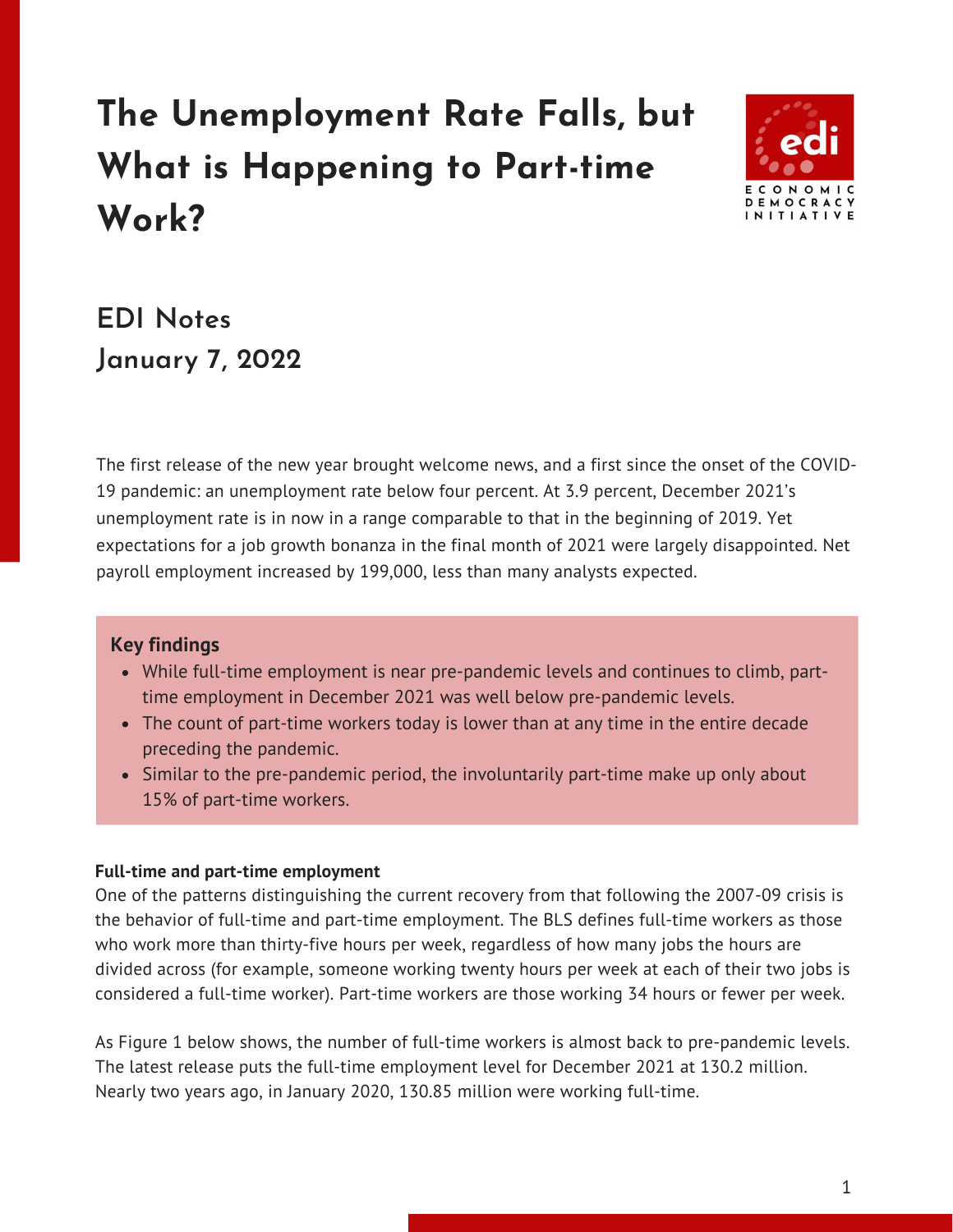#### **Figure 1: Full-time and Part-time Employment Levels**

2007- Dec. 2021, seasonally adjusted



While full-time employment continues to climb, part-time employment looks quite different. At 25.7 million workers, part-time employment in December 2021 is well below pre-pandemic levels. In fact, the count of part-time workers today is lower than at any time in the entire decade preceding the pandemic. Excluding the current recovery, part-time employment has not been this low since the second half of 2009.

Part-time employment is typically divided into an 'involuntary' component — those who would like to work full-time schedules but cannot find employment due to 'economic reasons' such as a lack of opportunity — and those considered voluntarily part-time. The rapid increase in part-time employment during in the latter half of 2008 and over 2009 was largely attributable to a steep increase in involuntary part-time employment. During the recession, in addition to laying off millions of workers, firms also cut hours for millions more. However, by 2019, the involuntarily part-time made up only about 15% of part-time workers which, as Figure 2 shows, is almost identical to the situation today. With a similar share of involuntary part-time workers today as before the pandemic, it seems that today's lower part-time employment is likely due to factors relating to voluntary part-time employment.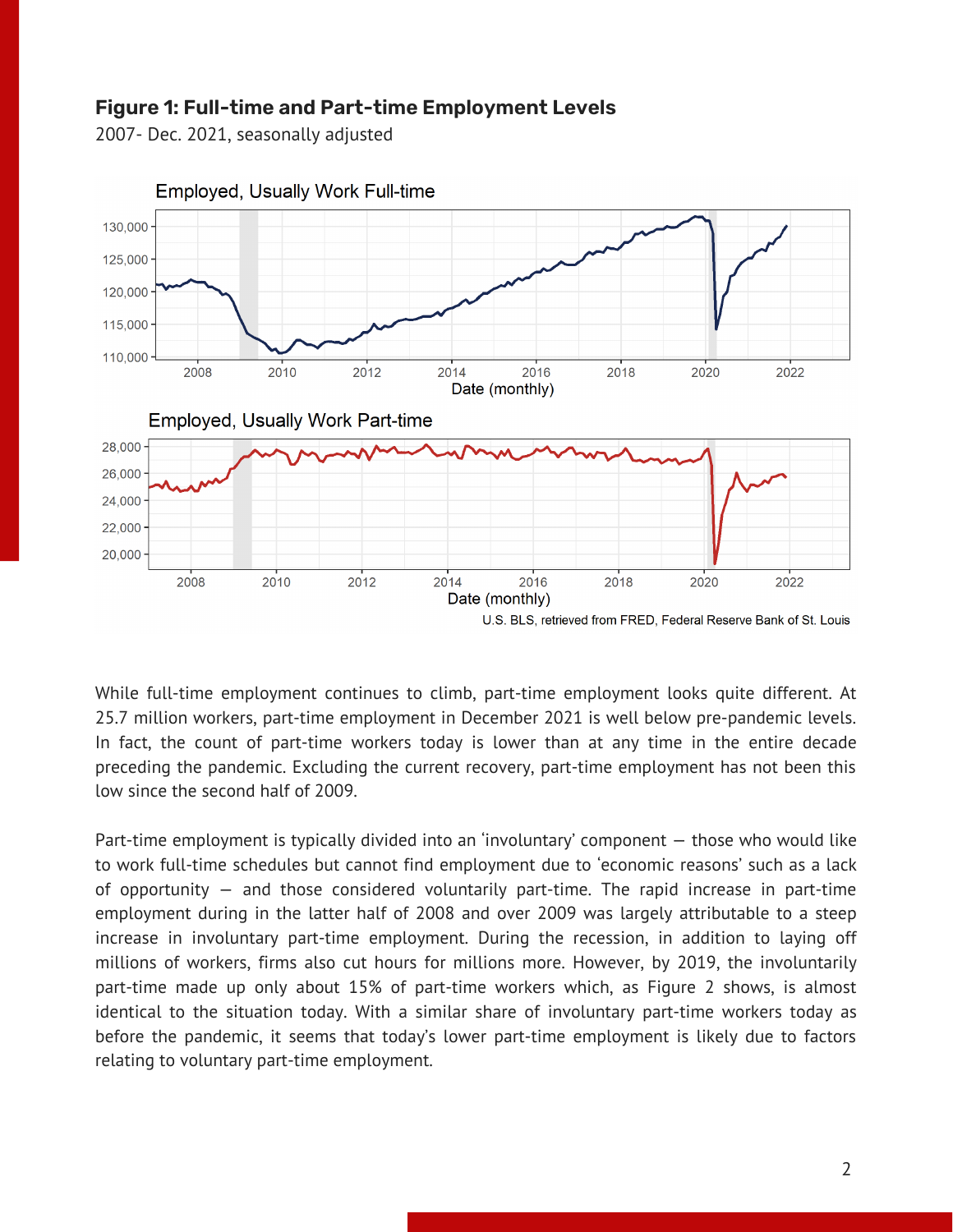## **Figure 2: Share of Involuntary Part-time Workers Amongst All Parttime Workers**



2000 - Dec 2021, seasonally adjusted

Voluntary part-time workers are almost twice as likely to be women rather than men (Dunn 2018: 4). Women without high school diplomas in particular make a disproportionate share of voluntary part-time workers (Dunn 2018: 12). Indeed, in the current recovery, almost one million workers without high school diplomas, both men and women, are still 'missing' relative to their employment levels before the pandemic, as Figure 2 below shows. Here it should also be mentioned that anyone working part-time hours because they need to care for a household member is counted as voluntarily part-time, so long as this care occurs outside of a formal employment arrangement. The reason for this designation is that the BLS does not consider unremunerated care to be an 'economic' activity.

## **Figure 3: Employment Level for Workers Without a High School Diploma, 25 Years & Over**



2007- Dec. 2021, seasonally adjusted